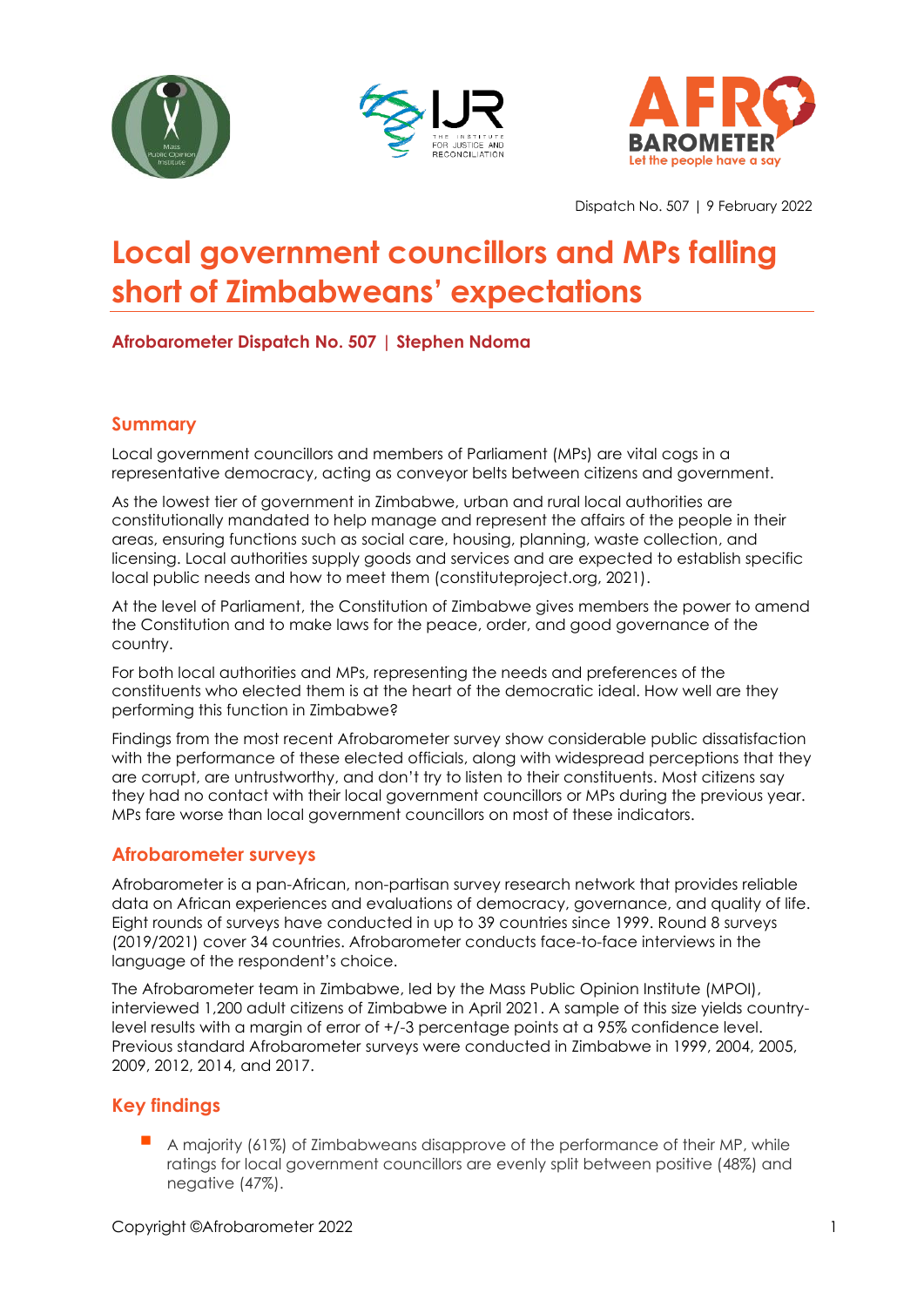

- About four out of 10 citizens think that "most" or "all" MPs (40%) and local government councillors (37%) are involved in corruption.
- Only half (51%) of Zimbabweans say they trust their local government councils "somewhat" or "a lot," but that exceeds public trust in Parliament (44%).
- A slim majority (52%) of citizens say MPs "never" try to listen to ordinary people, and 37% say the same about local government councillors.
- Most Zimbabweans say they had no contact with their local government councillor (70%) or their MP (91%) during the year preceding the survey.

# **Performance ratings for MPs and local government councillors**

Six out of 10 survey respondents (61%) "disapprove" or "strongly disapprove" of the performance of their MP, while only 29% approve (Figure 1).

Citizens are divided regarding the performance of their elected local government councillor, with 48% giving them a thumbs up and 47% disapproving of their performance.



**Figure 1: Performance of MPs and local government councillors** | Zimbabwe | 2021

*Respondents were asked: Do you approve or disapprove of the way that the following people have*  performed their jobs over the past 12 months, or haven't you heard enough about them to say?

Supporters of the opposition MDC-Chamisa party express greater dissatisfaction than adherents of the ruling ZANU-PF with the performance of both local government councillors (50% vs. 34%) and MPs (68% vs. 48%) (Figure 2).

Disapproval increases with respondents' education level. With regard to local government councillors, for example, citizens with post-secondary qualifications are twice as likely as those with primary or no formal schooling to give negative evaluations (66% vs. 32%).

Urban residents are more critical than rural residents of both local councillors and MPs, as are the poorest citizens compared to their better-off counterparts.

A trend analysis shows that except in 2005 and 2012, citizens have been more critical of MPs than of local government councillors. For both, disapproval was at its highest levels in 1999 and 2005, dropping to its lowest levels in 2012 (38% for MPs, 36% for local government councillors) (Figure 3).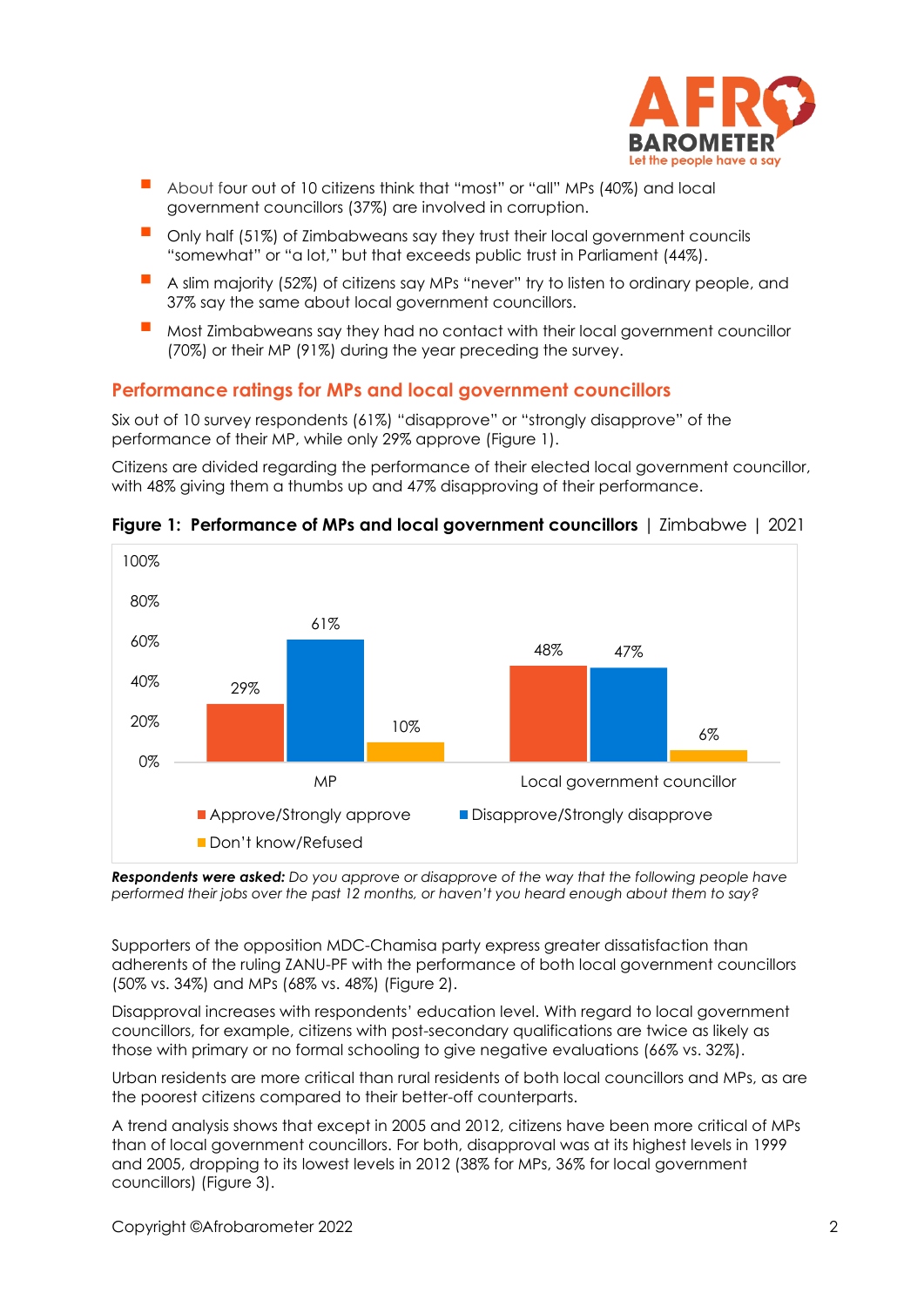

# **Figure 2: Disapproval of performance of MPs and local government councillors**



*Respondents were asked: Do you approve or disapprove of the way that the following people have performed their jobs over the past 12 months, or haven't you heard enough about them to say?*



**Figure 3: Disapproval of elected officials' performance** | Zimbabwe | 1999-2021

*Respondents were asked: Do you approve or disapprove of the way that the following people have*  performed their jobs over the past 12 months, or haven't you heard enough about them to say?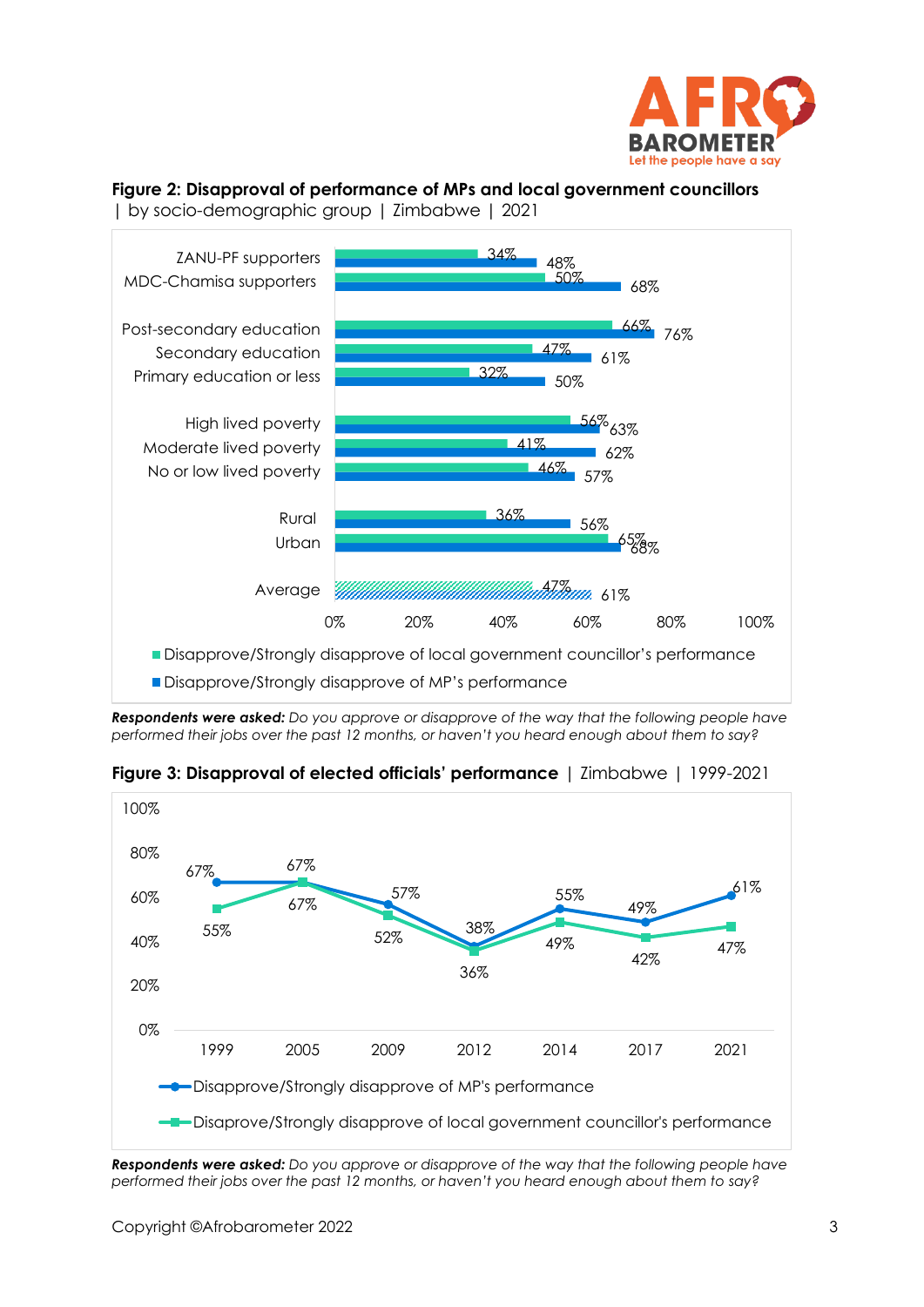

## **Perceptions of corruption among MPs and local government councillors**

Four in 10 Zimbabweans (40%) believe that "most" or "all" MPs are involved in corruption, in addition to 34% who say "some of them" are corrupt (Figure 4). Local government councillors fare no better, with eight in 10 citizens seeing most/all (37%) or some (43%) as corrupt.

For both groups, only one in 10 respondents think that "none" are corrupt.



### **Figure 4: Perceptions of corruption among MPs and local government councillors**  | Zimbabwe | 2021

*Respondents were asked: How many of the following people do you think are involved in corruption, or haven't you heard enough about them to say?*

Views by socio-demographic group show a similar pattern as the performance reviews discussed above. MDC-Chamisa supporters are more likely than ZANU-PF adherents to think that "most" or "all" of these elected officials are corrupt. The gap is particularly striking (68% vs. 21%) with regard to MPs (Figure 5).

Perceptions of corruption are higher among more educated citizens but also among poorer respondents, as well as among urban residents. Women and men split the difference: Women are more likely to see local government councillors as corrupt, while men are harder on MPs.

Do your own analysis of Afrobarometer data – on any question, for any country and survey round. It's easy and free at www.afrobarometer.org/online-data-analysis.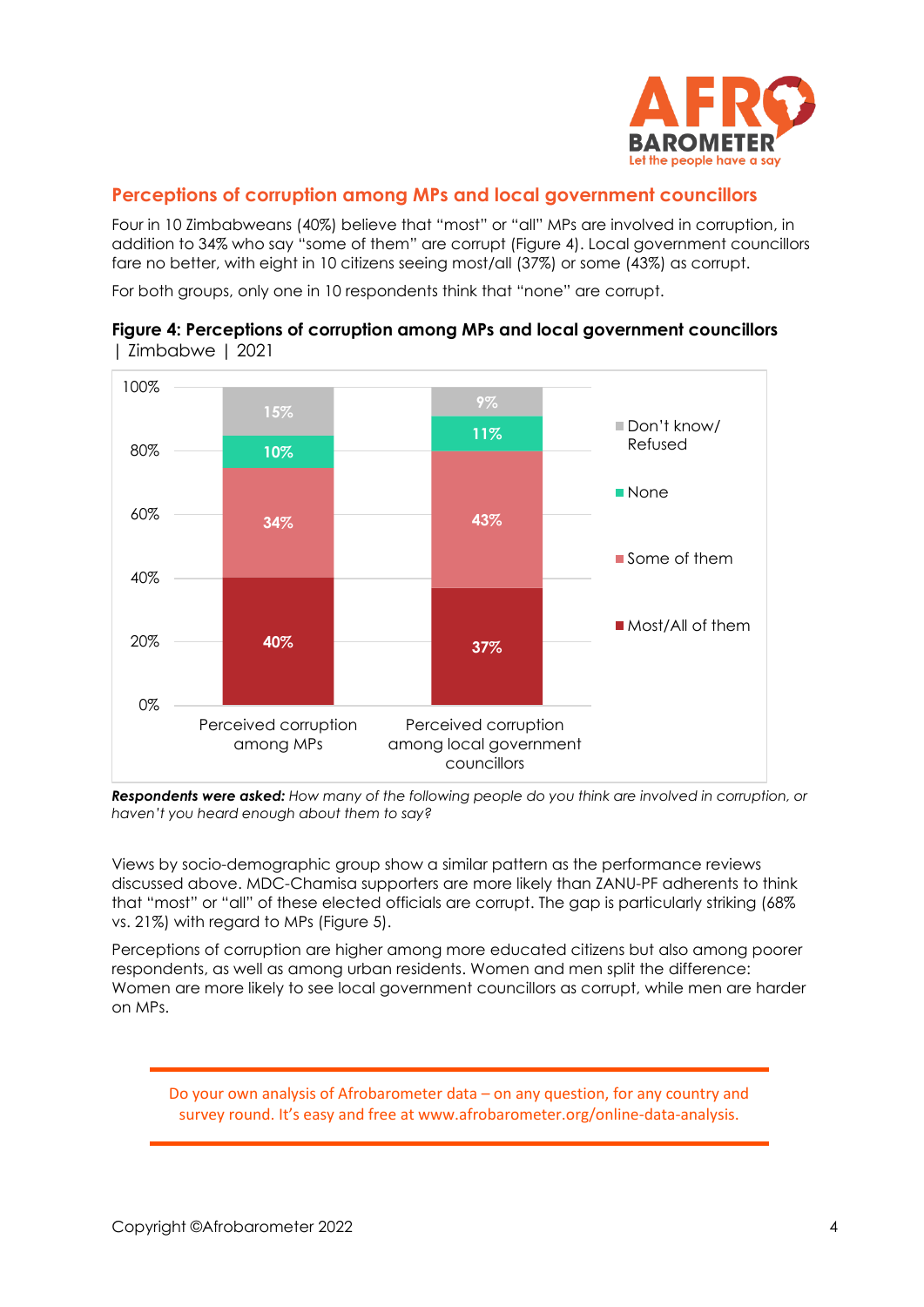

# **Figure 5: Perceptions of corruption among MPs and local government councillors**



| by socio-demographic group | Zimbabwe | 2021

*Respondents were asked: How many of the following people do you think are involved in corruption, or haven't you heard enough about them to say?*

# **Trust in Parliament and local government council**

While questions about job performance and corruption focused on respondents' MPs and local government councillors, Afrobarometer asked about trust in the institutions these elected officials participate in.

Findings show that local government councils command somewhat greater public trust than the legislature, although still only the slimmest majority (51%) of respondents say they trust their council "somewhat" or "a lot." Another one in four (24%) say they trust it "just a little," while 20% don't trust it at all (Figure 6).

For Parliament, fewer than half (44%) of citizens express some or a lot of trust, while one in four (26%) say they don't trust the institution at all.

As might be expected, ZANU-PF supporters are more likely than MDC-Chamisa adherents to express at least some faith in both institutions, and trust is more widespread in rural areas than in cities (Figure 7).

Less educated respondents express greater trust in local government councils and Parliament than those with secondary or post-secondary education, as do older citizens compared to their younger counterparts. More women than men trust local government councils (55% vs. 48%), but the two are identical when it comes to Parliament.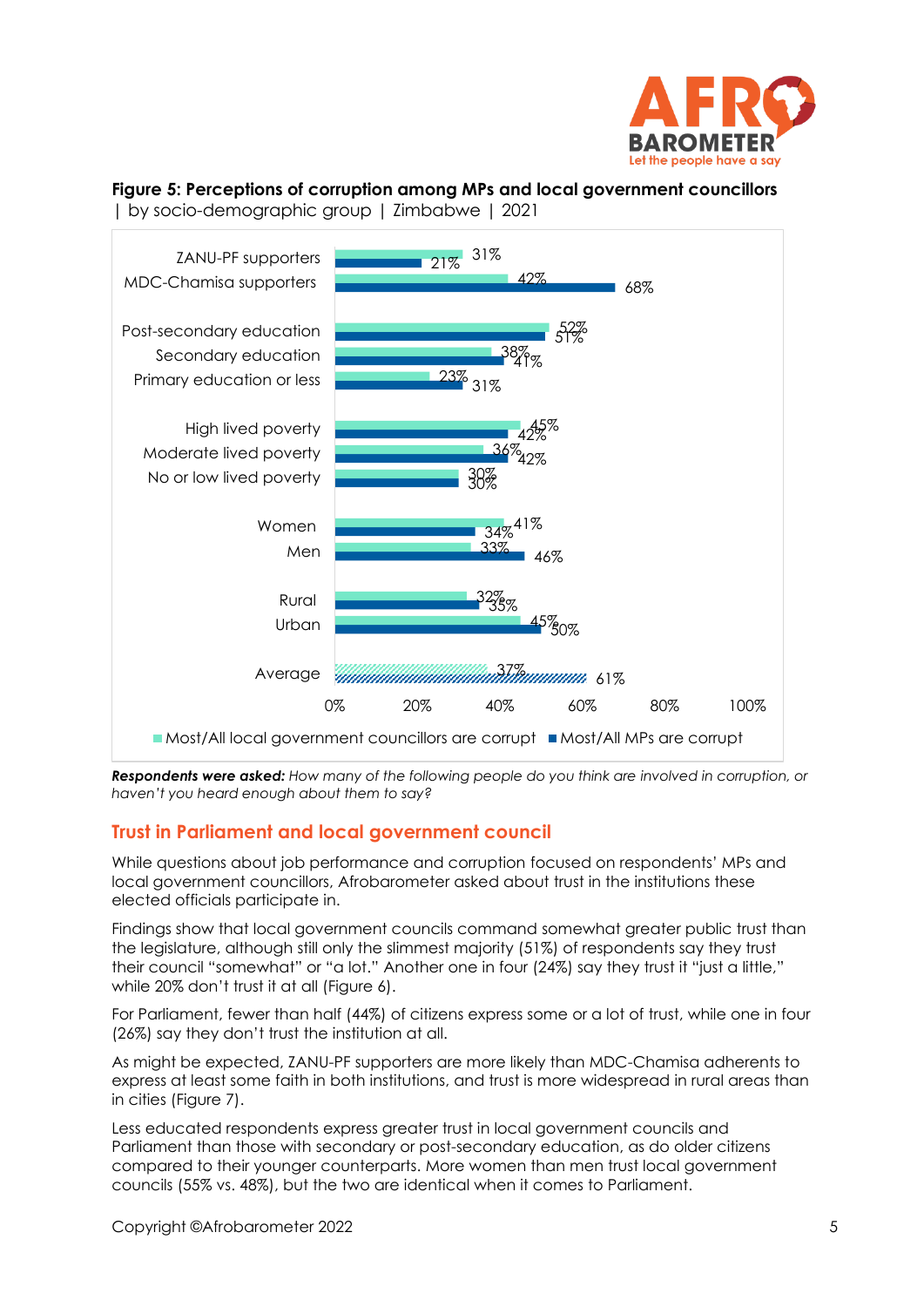



## **Figure 6: Trust in Parliament and elected local government council** | Zimbabwe | 2021

**Respondents were asked:** How much do you trust each of the following, or haven't you heard enough *about them to say?*

**Figure 7: Trust in Parliament and elected local government council** | by sociodemographic group | Zimbabwe |2021



*Respondents were asked: How much do you trust each of the following, or haven't you heard enough about them to say?*

Over the years, trust levels in Parliament and local councils have been similar, but an 11 percentage-point drop since 2017 places trust in the legislature at a 7-point disadvantage (Figure 8).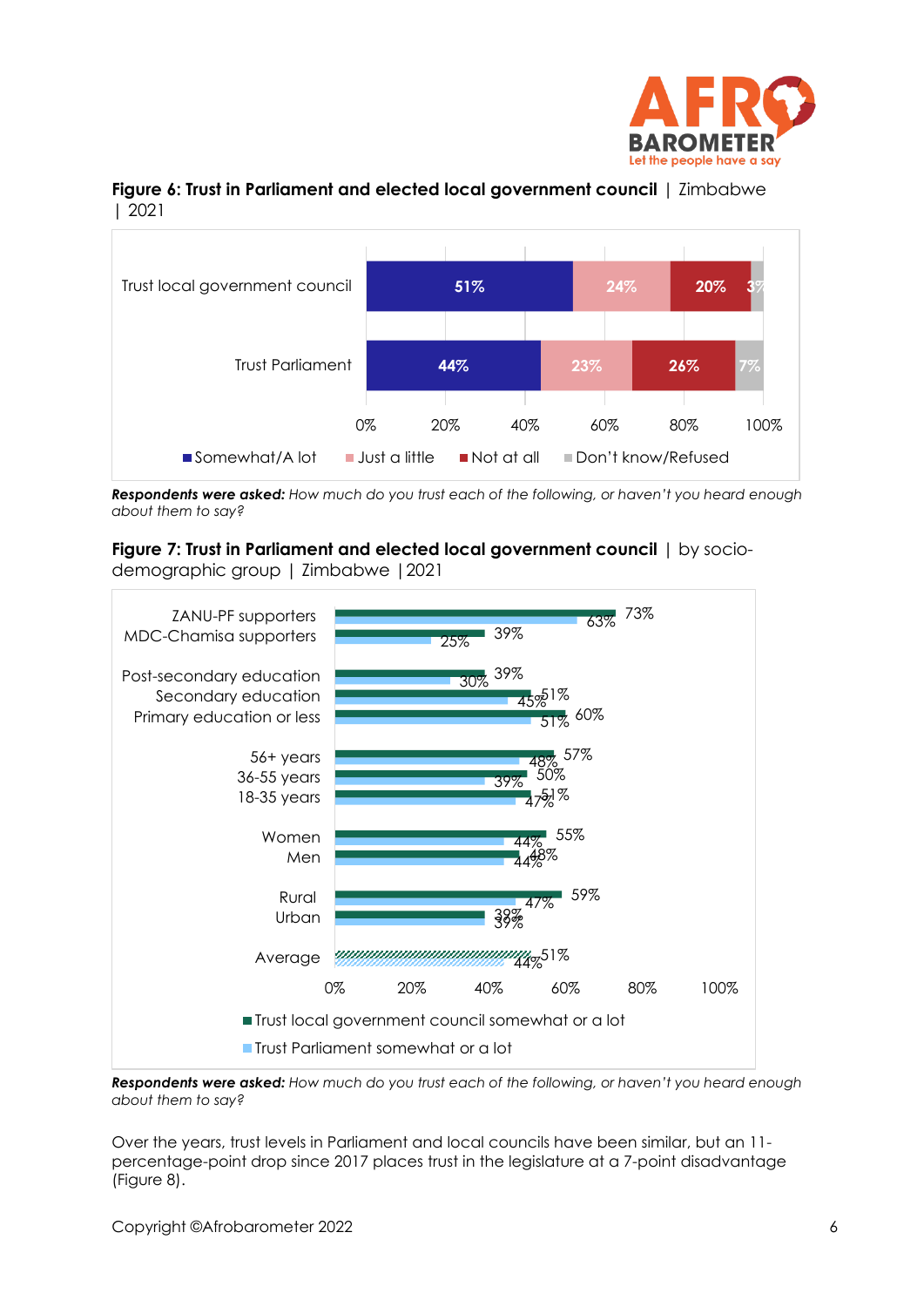





*Respondents were asked: How much do you trust each of the following, or haven't you heard enough about them to say?*

## **Responsiveness of MPs and local government councillors**

One reason for negative performance evaluations may be that people think their representatives don't listen to their needs and preferences. Only one in eight respondents (12%) think their MPs "often" or "always" do their best to listen to them, while a majority (52%) say they never do (Figure 9).

Local government councillors do a bit better, but still only about one in five citizens (22%) "often" or "always" feel listened to, while 38% say this happens "sometimes."



#### **Figure 9: Do MPs and local government councillors listen to their constituents?**  | Zimbabwe |2021

*Respondents were asked***:** *How much of the time do you think the following try their best to listen to what people like you have to say?*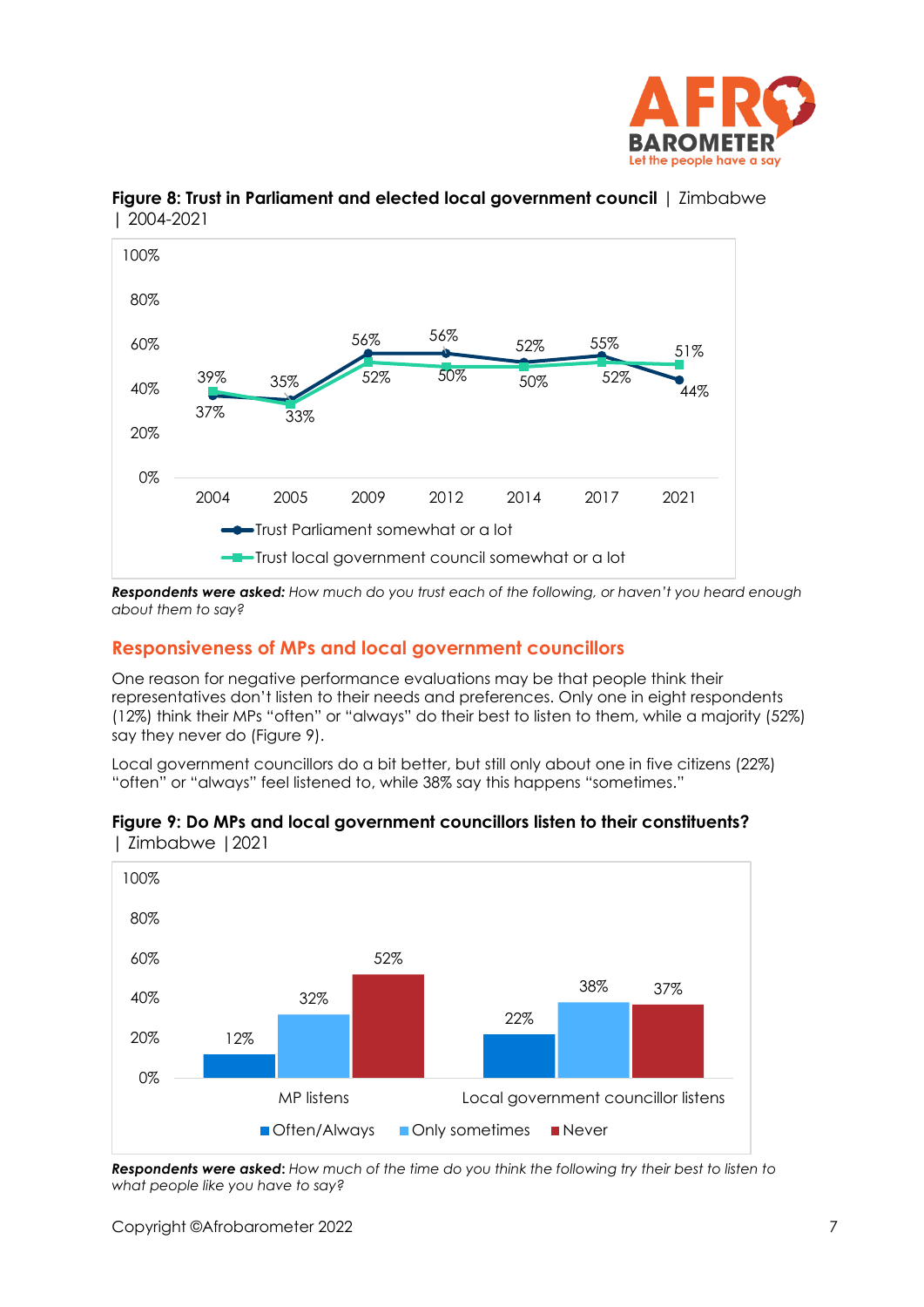

Here again, citizens who identify with the ruling ZANU-PF are more likely than MDC-Chamisa supporters to report that local government councillors (35% vs. 12%) and MPs (23% vs. 5%) "often" or "always" listen (Figure 10).

Citizens with primary schooling or less are the most likely to say that elected officials listen: 38% for local government councillors and 22% for MPs. Senior citizens and rural residents are also more likely to feel listened to than are younger people and urban residents.

# **Figure 10: MPs and local government councillors often/always listen to their**

**constituents** | by socio-demographic group | Zimbabwe | 2021



*Respondents were asked*: How *much of the time do you think the following try their best to listen to what people like you have to say?*

Over the years, MPs have consistently performed worse on this indicator of responsiveness than local government councillors, but ratings for both have declined by roughly half since their high point in 2009 (Figure 11).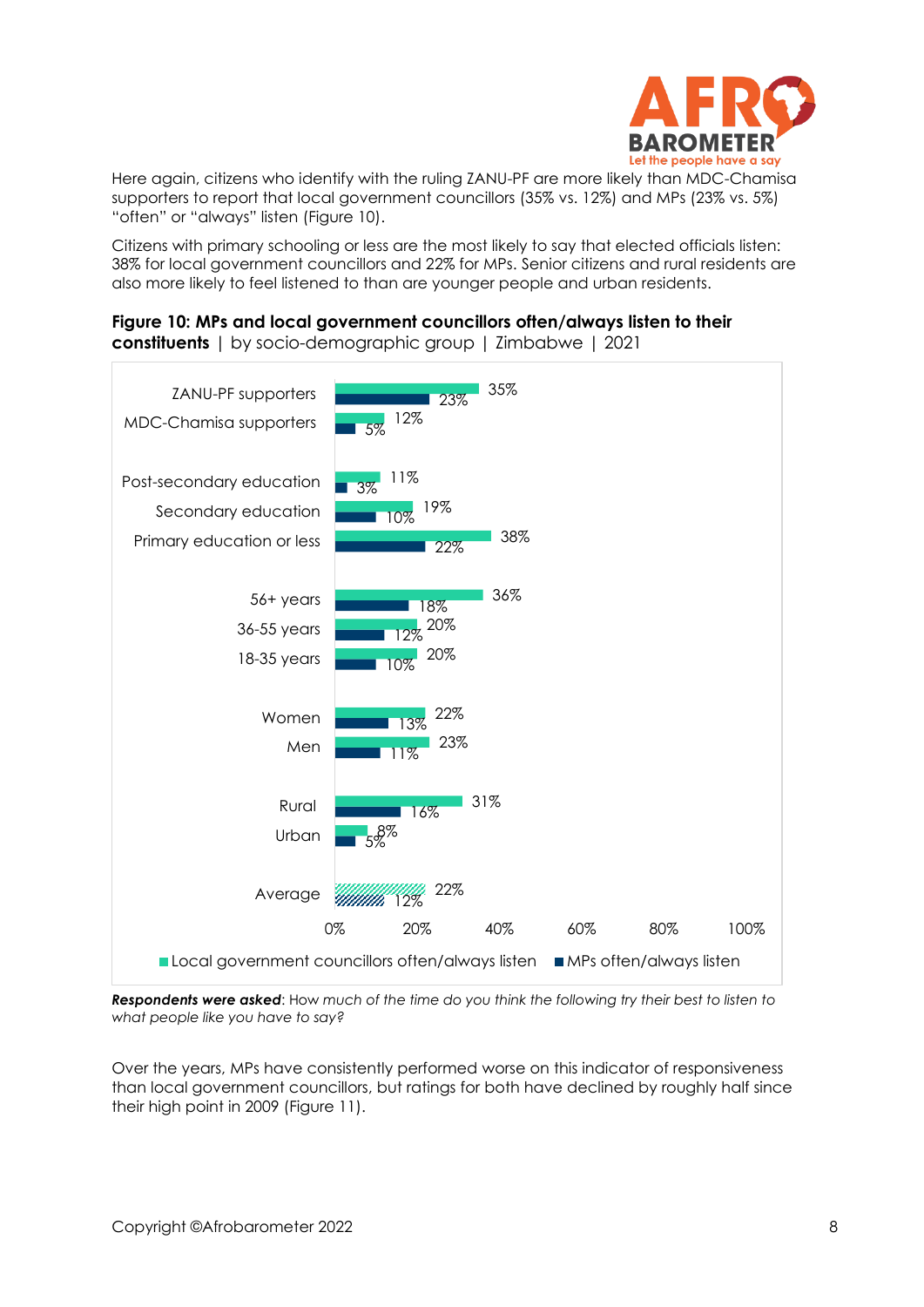



**Figure 11: MPs and local government councillors often/always listen to their constituents** | Zimbabwe | 2005-2021

*Respondents were asked: How much of the time do you think the following try their best to listen to what people like you have to say?*

# **Contact between citizens and local elected officials**

While representing constituents' views would seem to require finding out what those views are, most Zimbabweans say they had no contact with their local government councillor (70%) or their MP (91%) during the previous year (Figure 12).

About three in 10 respondents (31%) say they contacted their local government councillors at least once to discuss an important problem or share their views, while only one in 10 (9%) report contacting their MPs.





*Respondents were asked: During the past year, how often have you contacted any of the following persons about some important problem or to give them your views?*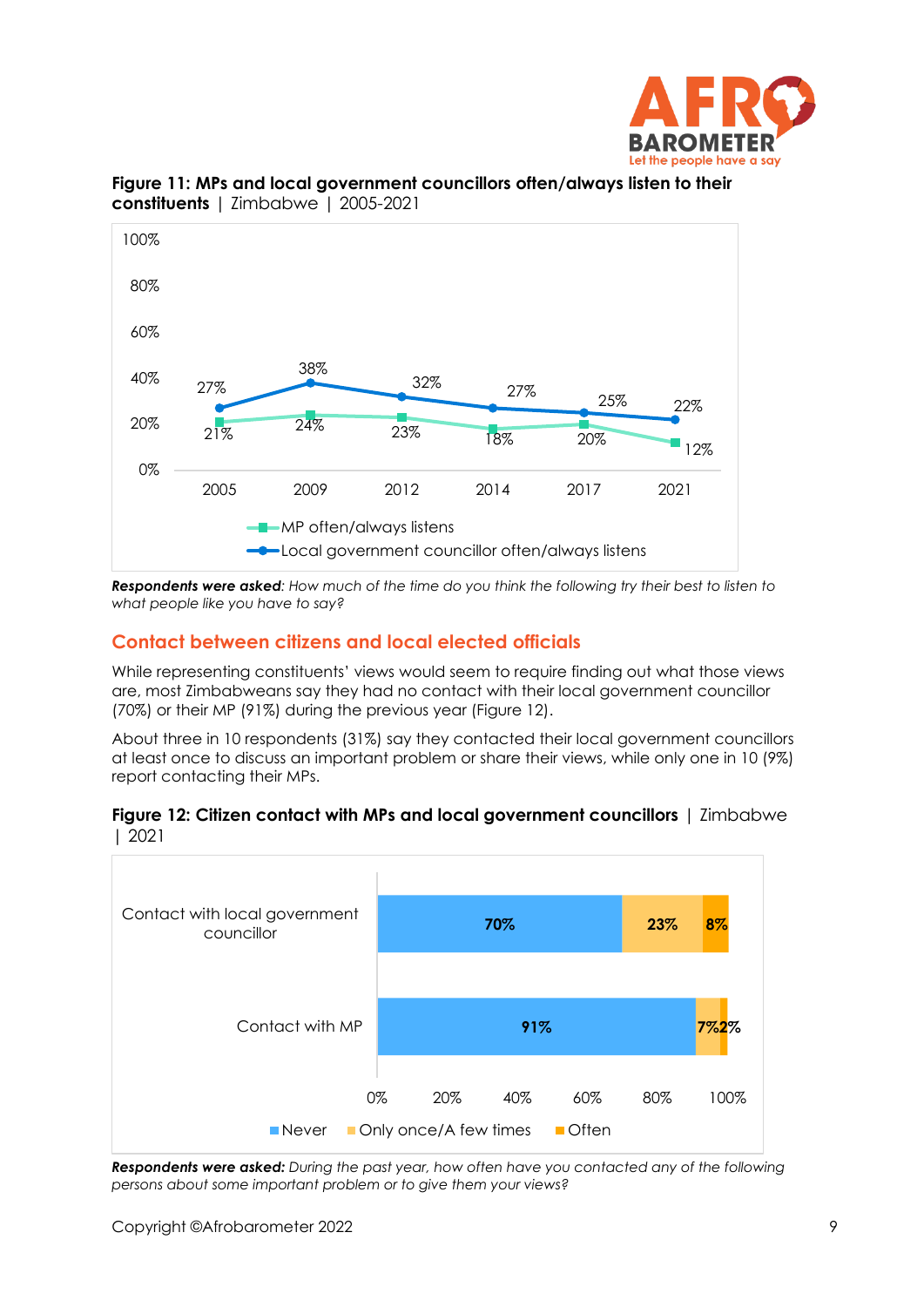

Contact with elected officials was more common among ZANU-PF supporters than MDC-Chamisa supporters. Citizens with primary schooling or less are two to three times as likely as the most educated to report having contacted their elected representatives. And older and rural respondents contacted both MPs and local councillors more frequently than did younger and urban respondents (Figure 13).



**Figure 13: Contacted MPs and local government councillors at least once** | by socio-demographic group | Zimbabwe | 2021

*Respondents were asked: During the past year, how often have you contacted any of the following persons about some important problem or to give them your views? (% who say "at least once")*

# **Conclusion**

Survey findings show that neither MPs nor local government councillors are living up to their constituents' expectations. Citizens are particularly critical of MPs, with majorities saying they are performing poorly and never try to listen to what ordinary people have to say. Sizeable proportions of the population see widespread corruption and lack trust in both groups.

Whether through the fault of citizens or of their elected officials, contact between the two is infrequent, limiting their ability to represent the needs and preferences of the people.